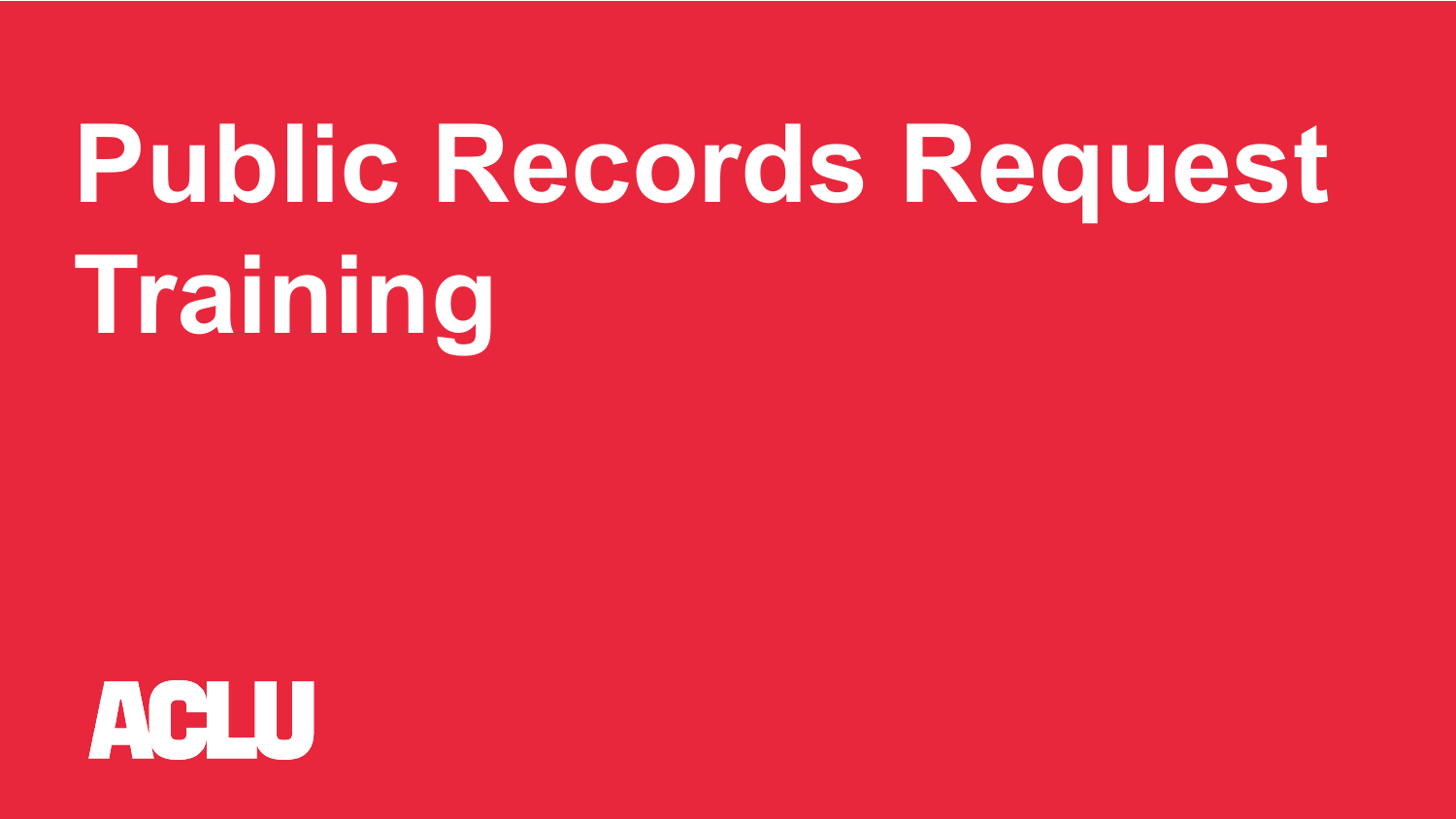**Description of Public Records Requests**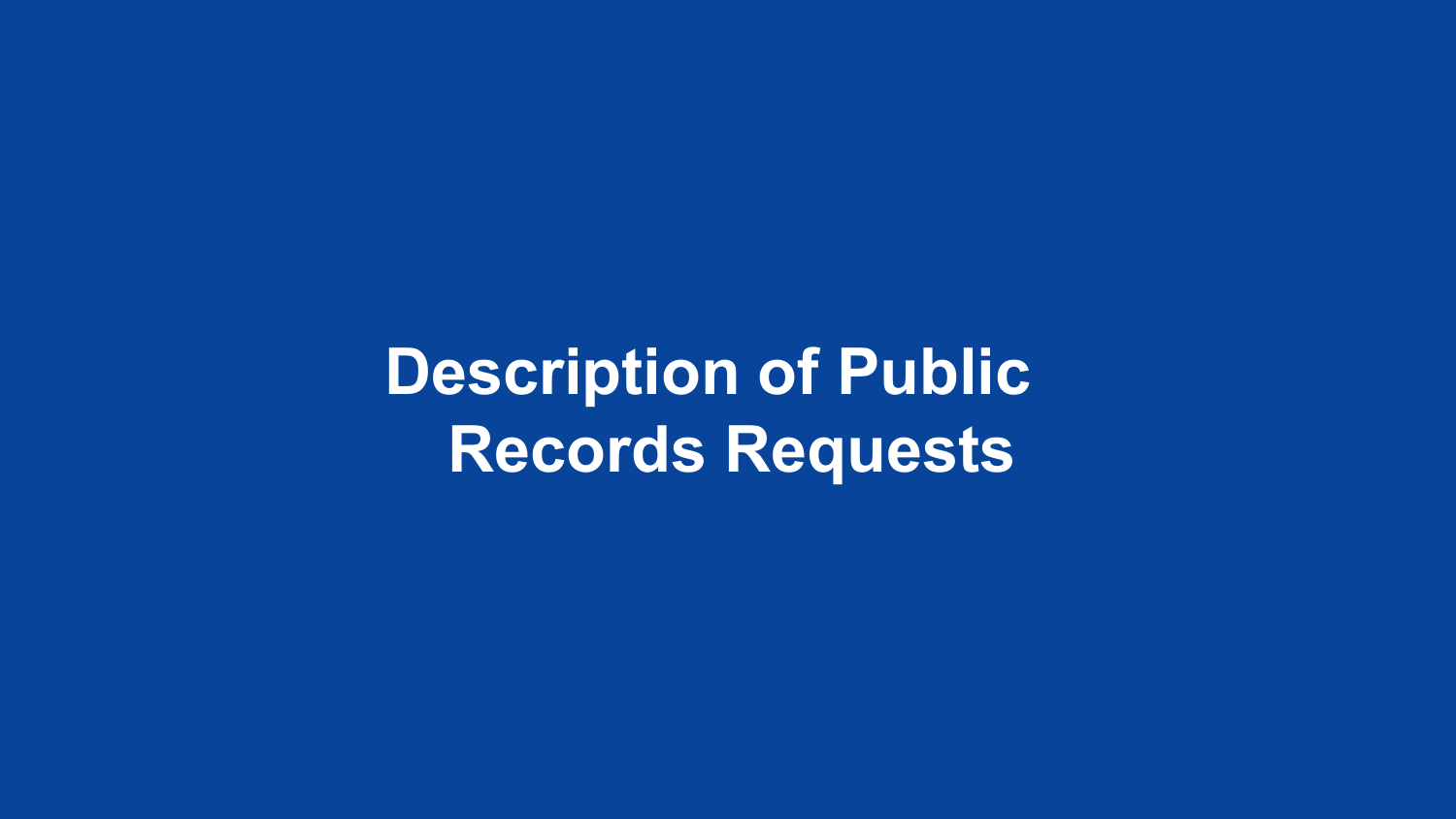# **Description of Public Records Requests**

- The Freedom of Information Act governs release of public records from federal government agencies.
- States have their own open records laws for the release of information from state government agencies.
- Emails, memos, data files, complaint records, incident reports, and more records are generally available.

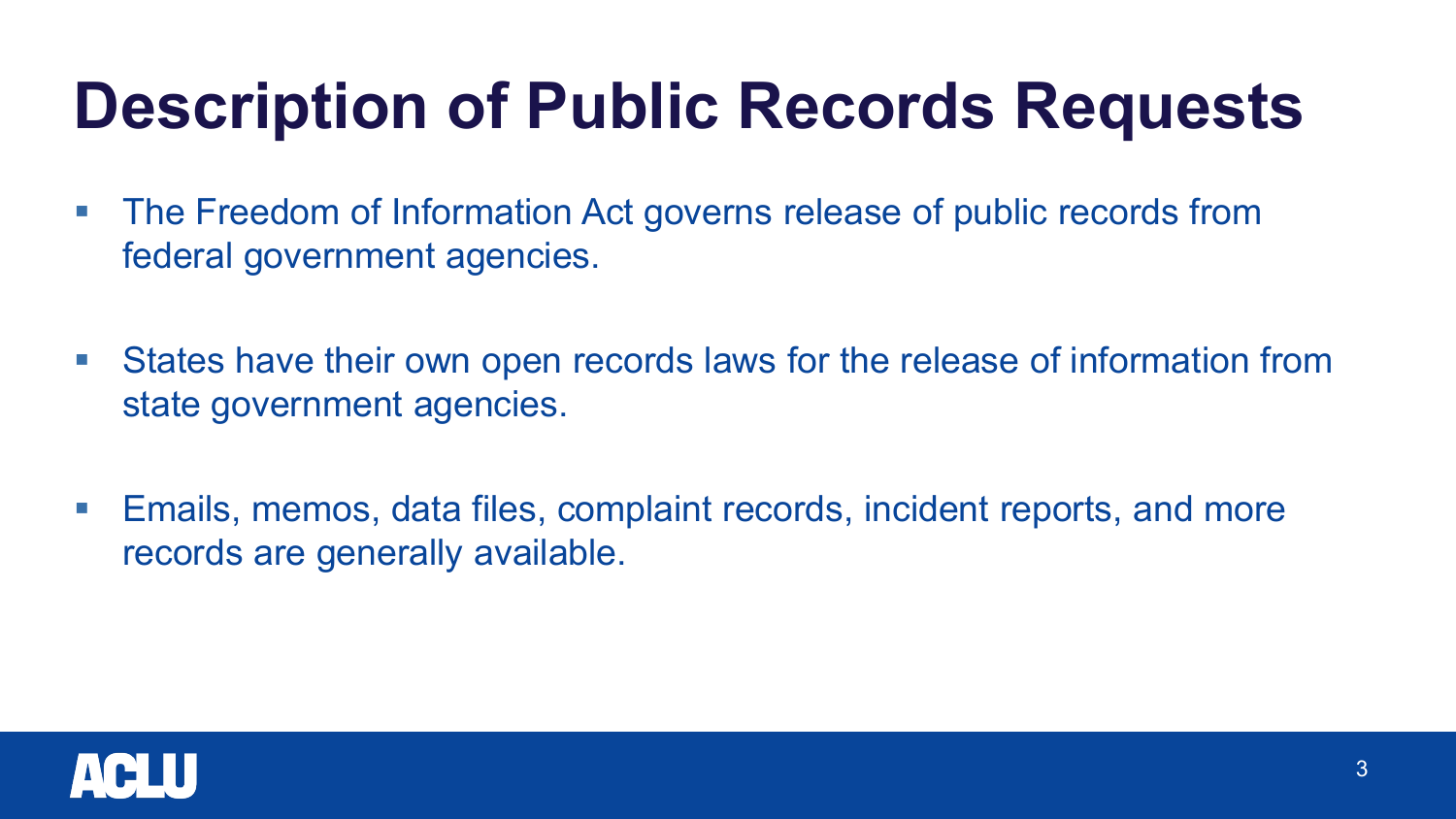#### **Public Records Requests Resources**

- Various organizations have resources for activists seeking public records:
	- [Wisconsin Freedom of Information Council](http://wisfoic.org/)
	- **The Center for Constitutional Rights**
	- **[American Oversight](https://www.americanoversight.org/tips-for-filing-public-records-requests-in-your-state-or-city)**
	- [Stanford Computational Policy Lab](https://policylab.stanford.edu/public-records/)

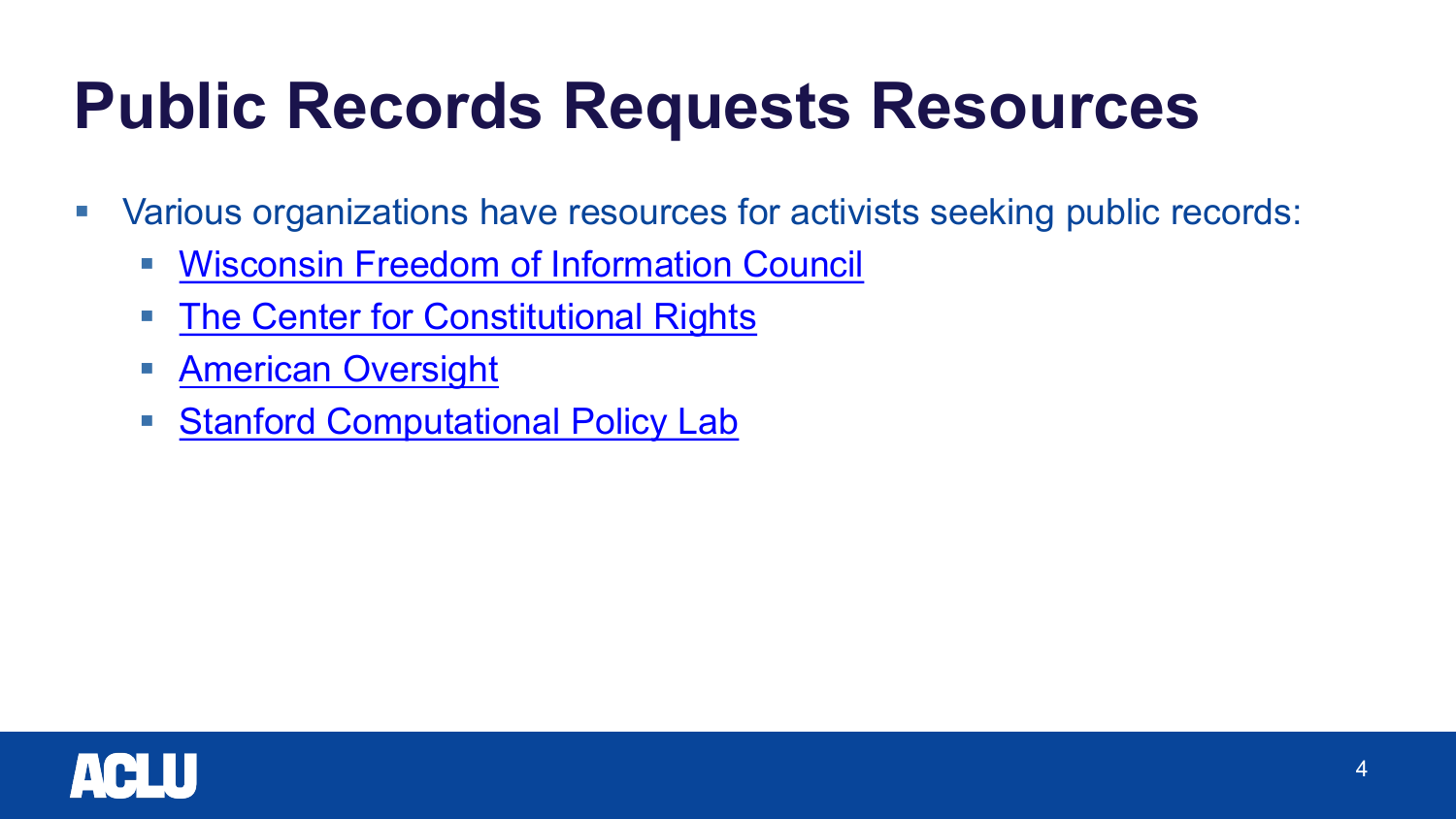**Wisconsin Open Records Act**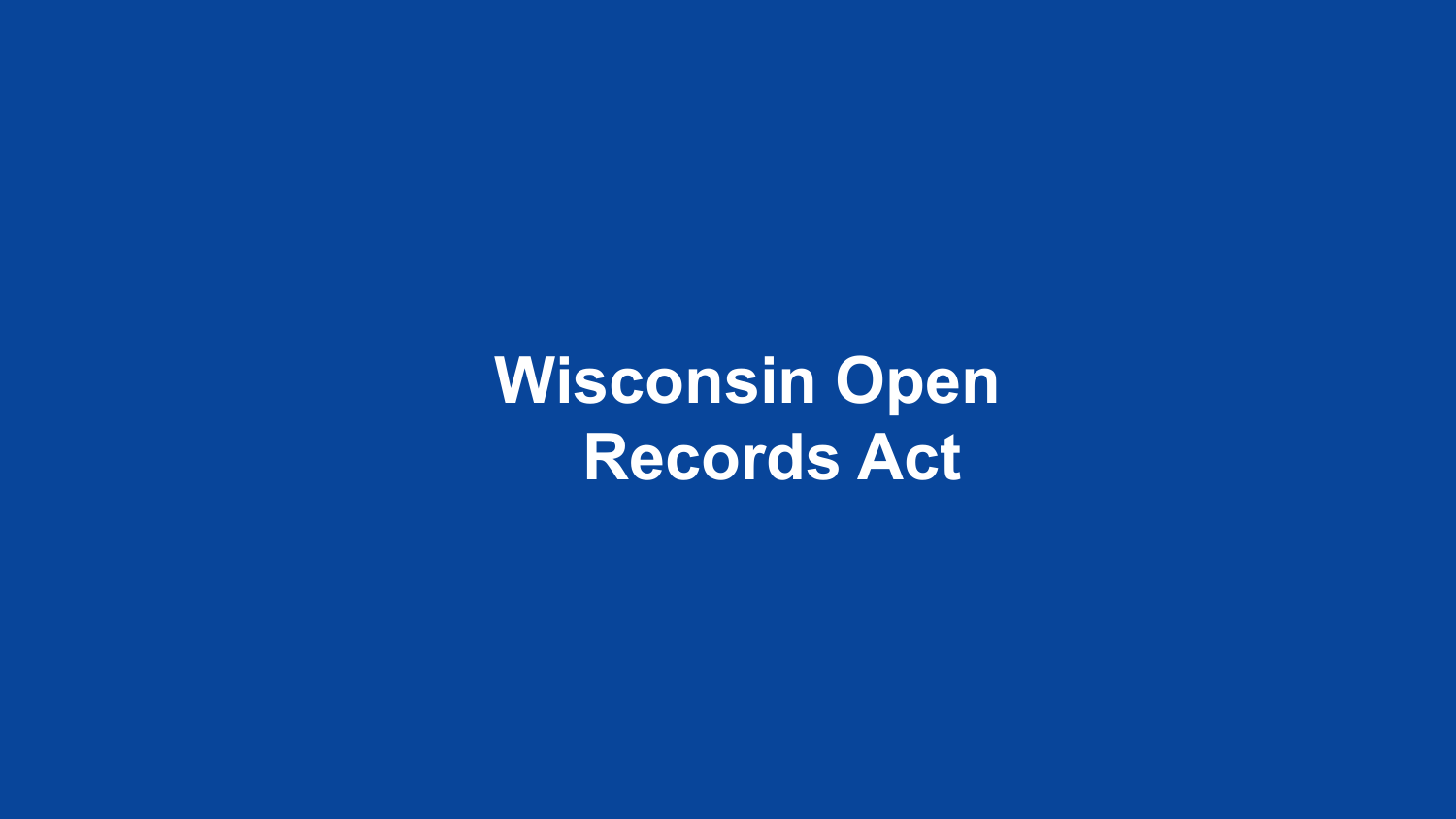# **Wisconsin Open Records Act**

- Wisconsin Open Records Act authorizes requesters to inspect or obtain records maintained by government authorities.
- Records must be created or kept in connection with an official purpose of the agency.
	- Not everything a public official or employee creates is a public record.
- More information on the Wisconsin Open Records Act can be accessed [here.](https://www.doj.state.wi.us/sites/default/files/office-open-government/Resources/PRL-GUIDE.pdf)

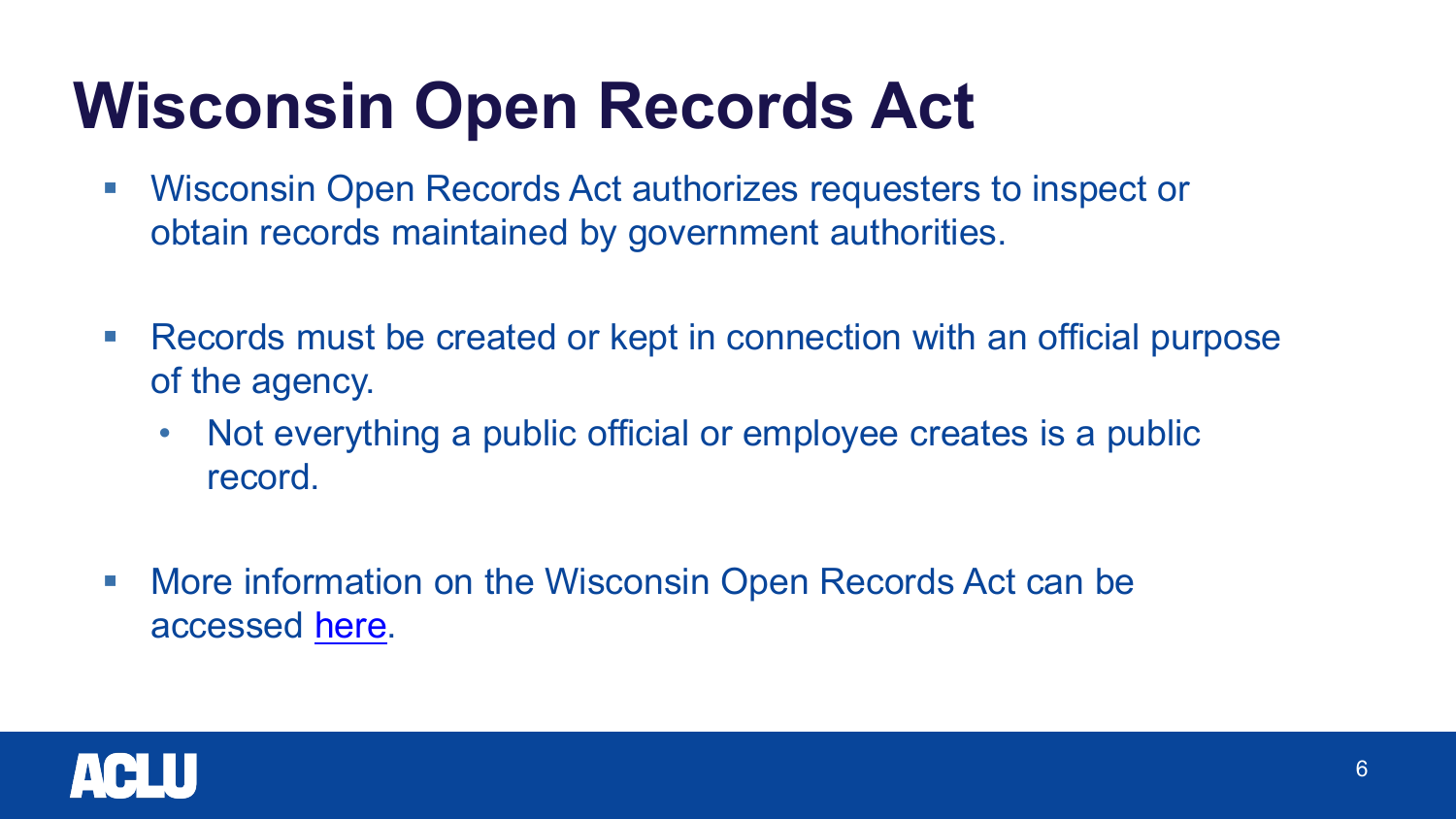## **Records**

#### **Includes**

- **Handwritten, typed, or printed** documents
- Maps and charts
- **•** Photographs, films and tape recordings
- **Tapes, optical disks, and any other** medium on which electronically generated or stored data is recorded or preserved
- **Electronic records & communications**
- **Contractors' records**
- **Public records requests and responses**

#### **Excludes**

- Drafts
- **Notes**
- Preliminary documents
- Materials prepared for personal use
- Personal property of the custodian
- Published material available for sale
- **Materials with access limited due to** copyright, patent, etc.

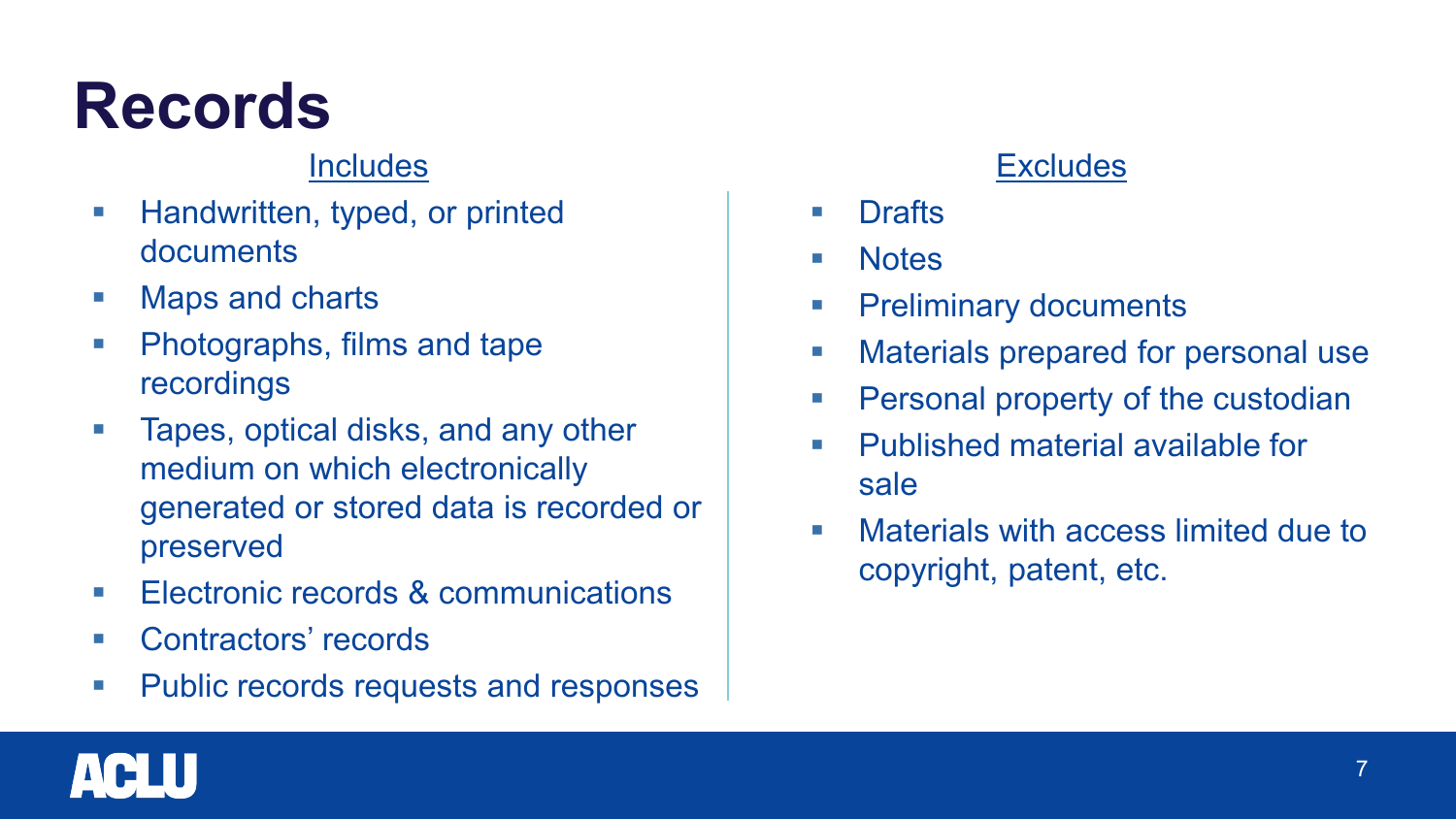#### **Requests**

- The request must reasonably specify the subject matter and estimate the length of time necessary to respond to a request.
- The WI Department of Justice stated that 10 days is generally time for responding to a limited number of easily identifiable records.
- A reasonable time might be longer for records that require location, review, or redaction of many documents.

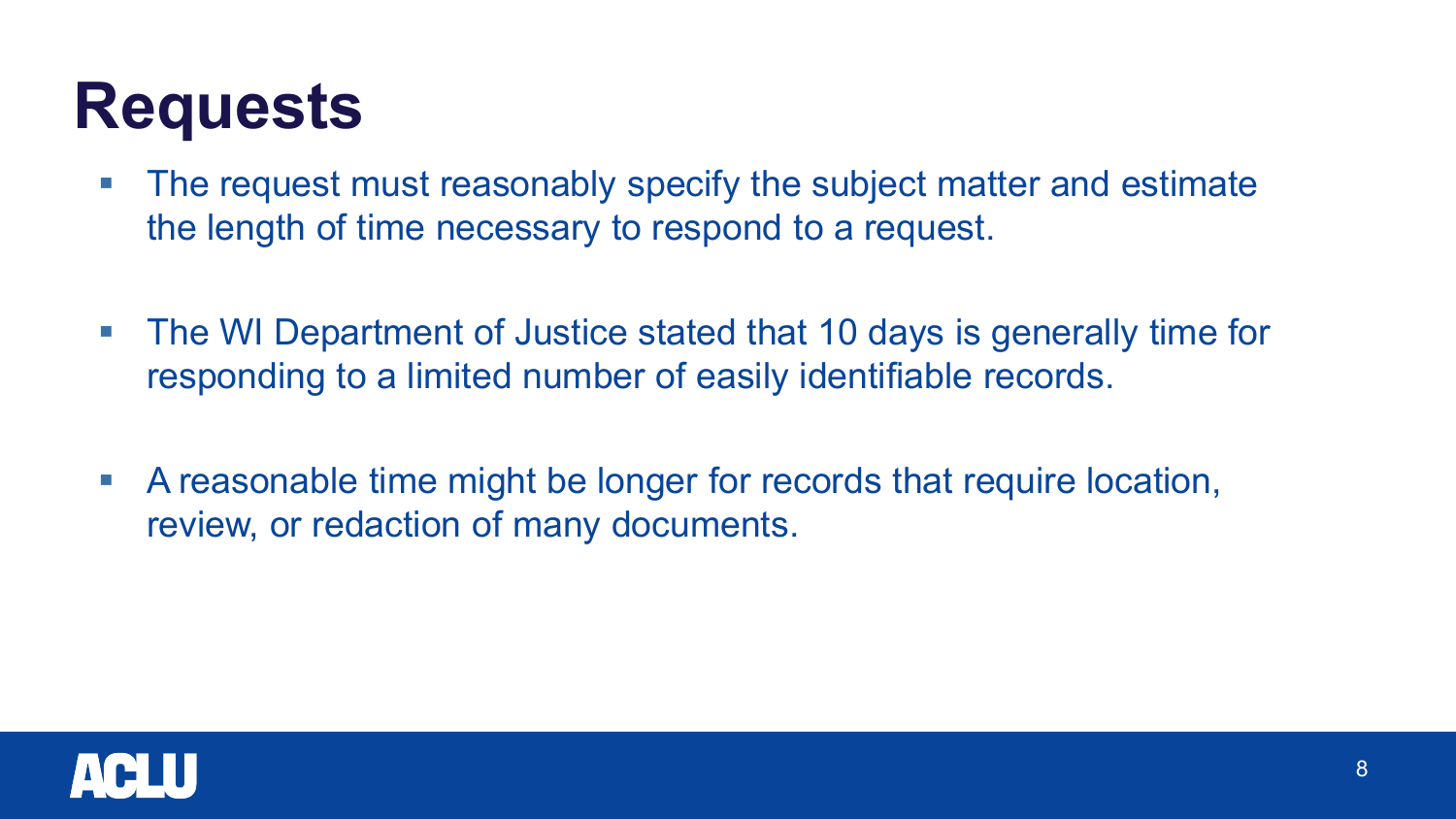#### **Requests**

- The law presumes information may be released.
- The custodian may:
	- Grant access to records;
	- Deny access to records; or
	- Apply a balancing test to determine right of access: public interest in disclosure of the record against the public interest favoring nondisclosure.

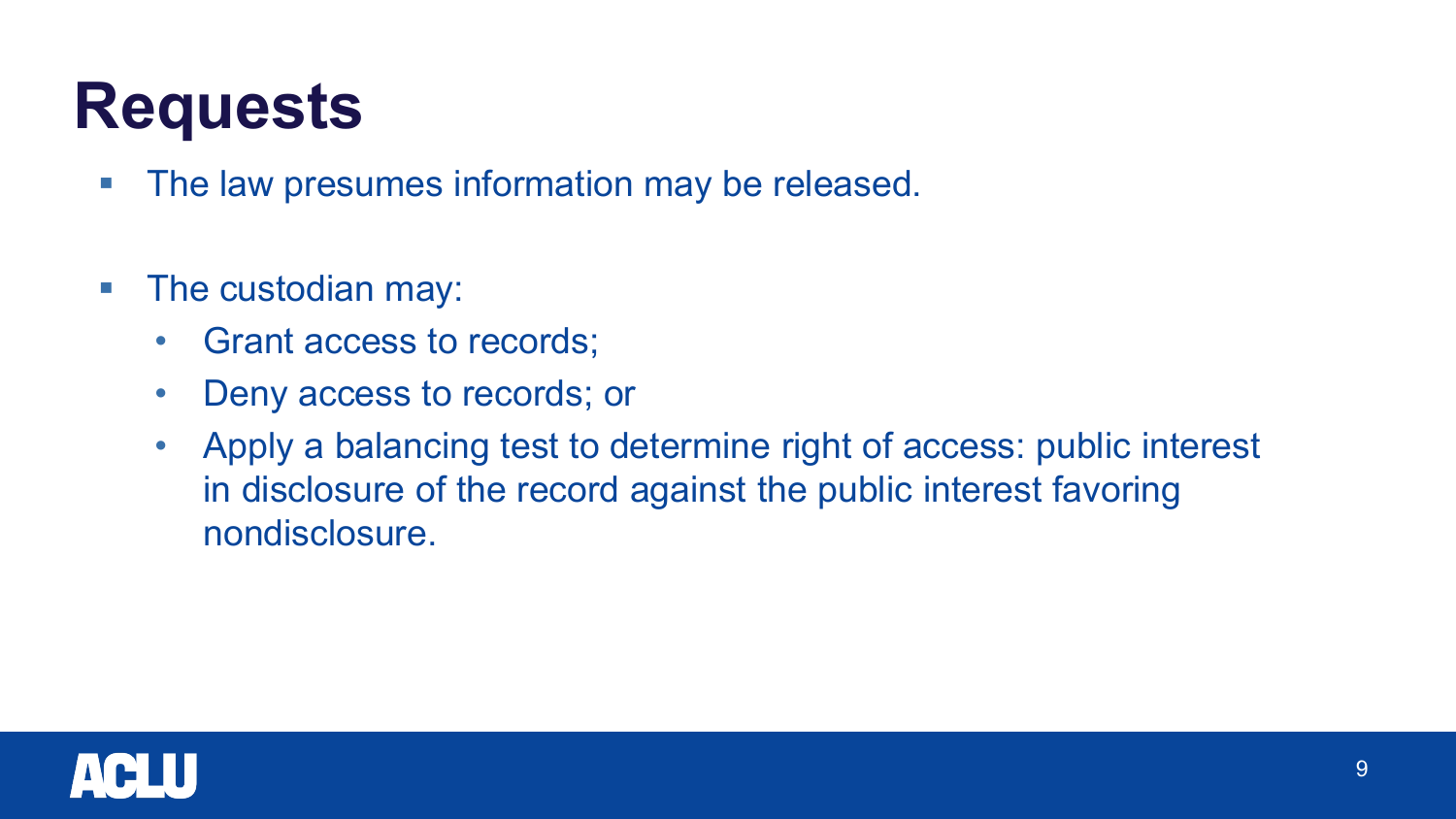# **Exemptions**

Exemptions include, but aren't limited to:

- **Information maintained, prepared, or provided by an employer** concerning the home address, home email address, home telephone number, or social security number of the employee or an individual who holds a local or state public office;
- **Information related to a current investigation of possible criminal** conduct or misconduct connected to employment; or
- Investigative information obtained for law enforcement purposes.

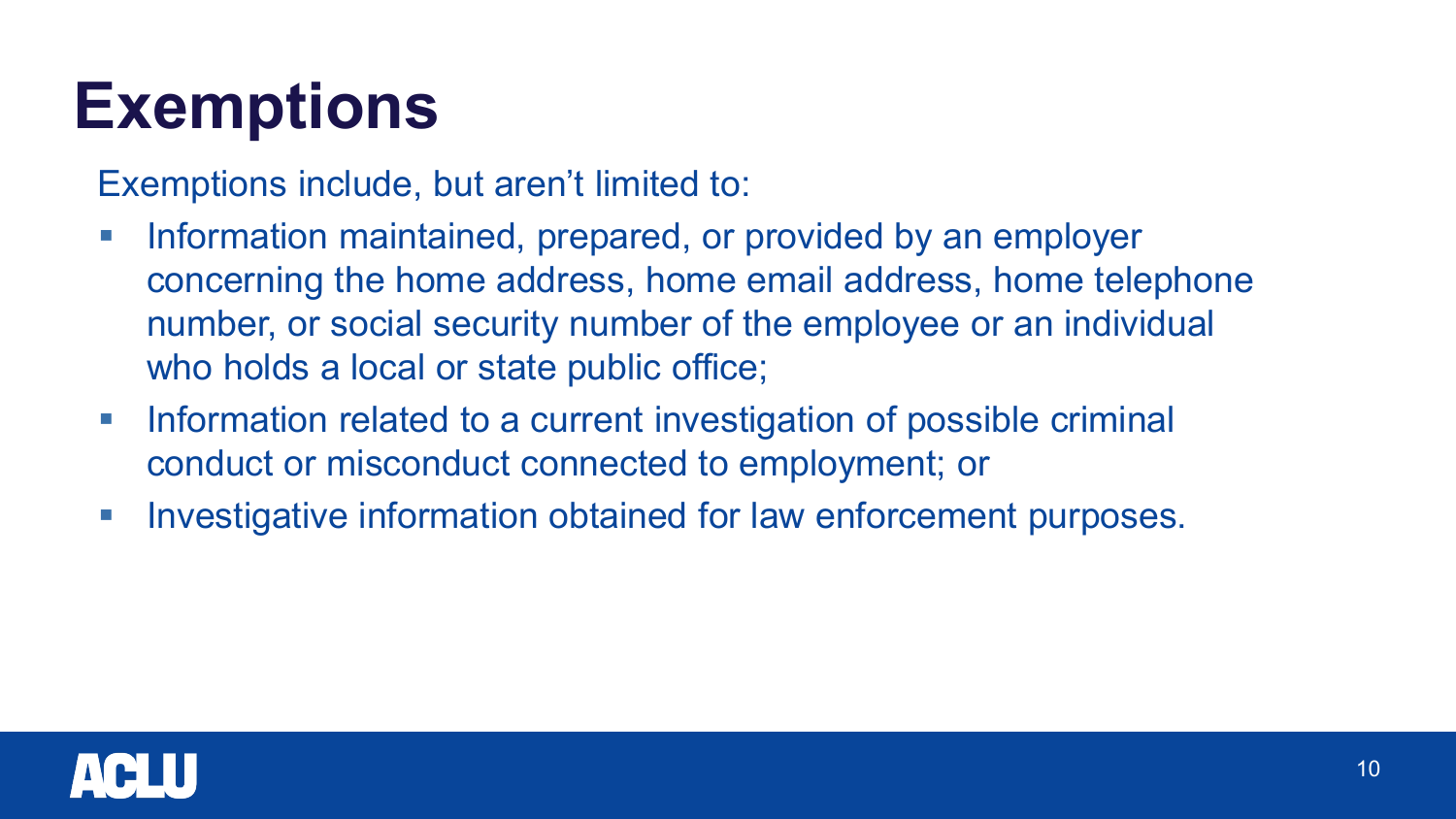### **Law Enforcement Records**

- **Police reports of closed investigations** 
	- Policy interests favor disclosure but balancing is done on a caseby-case basis.
- Police reports of ongoing investigation
	- Policy interests against disclosure will likely outweigh interests in favor of release.

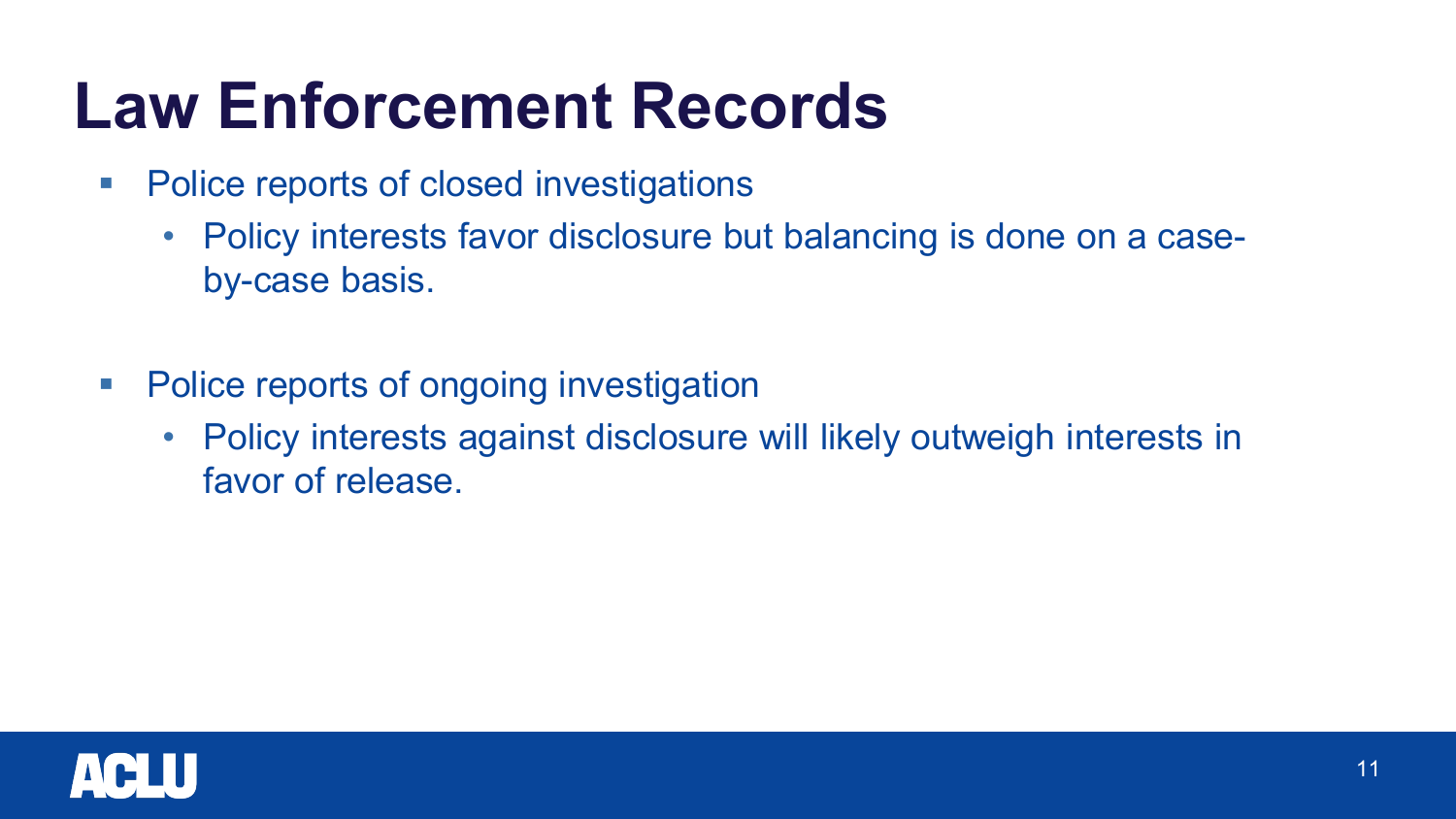# **Open Records Fees**

- A requester may be charged for the following:
	- Copy and transcription fees;
	- Photography and photographic reproduction fees;
	- Location fees; and
	- Mailing and shipping fees.
- A requester may not be charged for the costs of deleting or redacting responsive records.
- Prepayment of fees may be required.

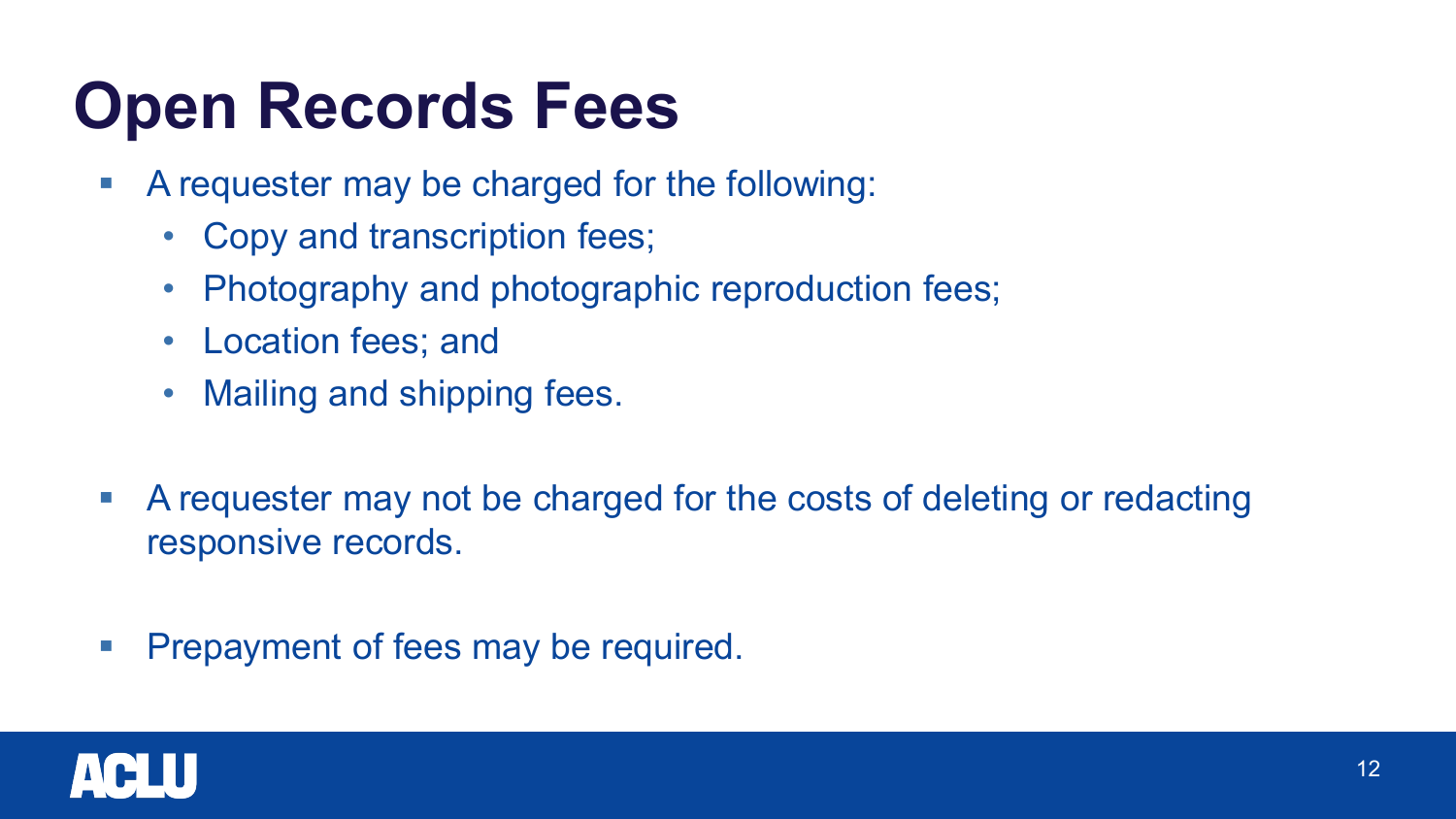# **Open Records Enforcement**

- A requester may challenge withheld records or delayed access to records by:
	- Bringing an action for mandamus asking a court to order release of the record; or
	- Submitting a written request to the district attorney of the county where the record is located or to the attorney general requesting an action for mandamus.
- Attorneys' fees and other costs may be awarded if the requester prevails in the mandamus action.
- You can request a waiver or reduction of charges if your request is in the pubic interest.

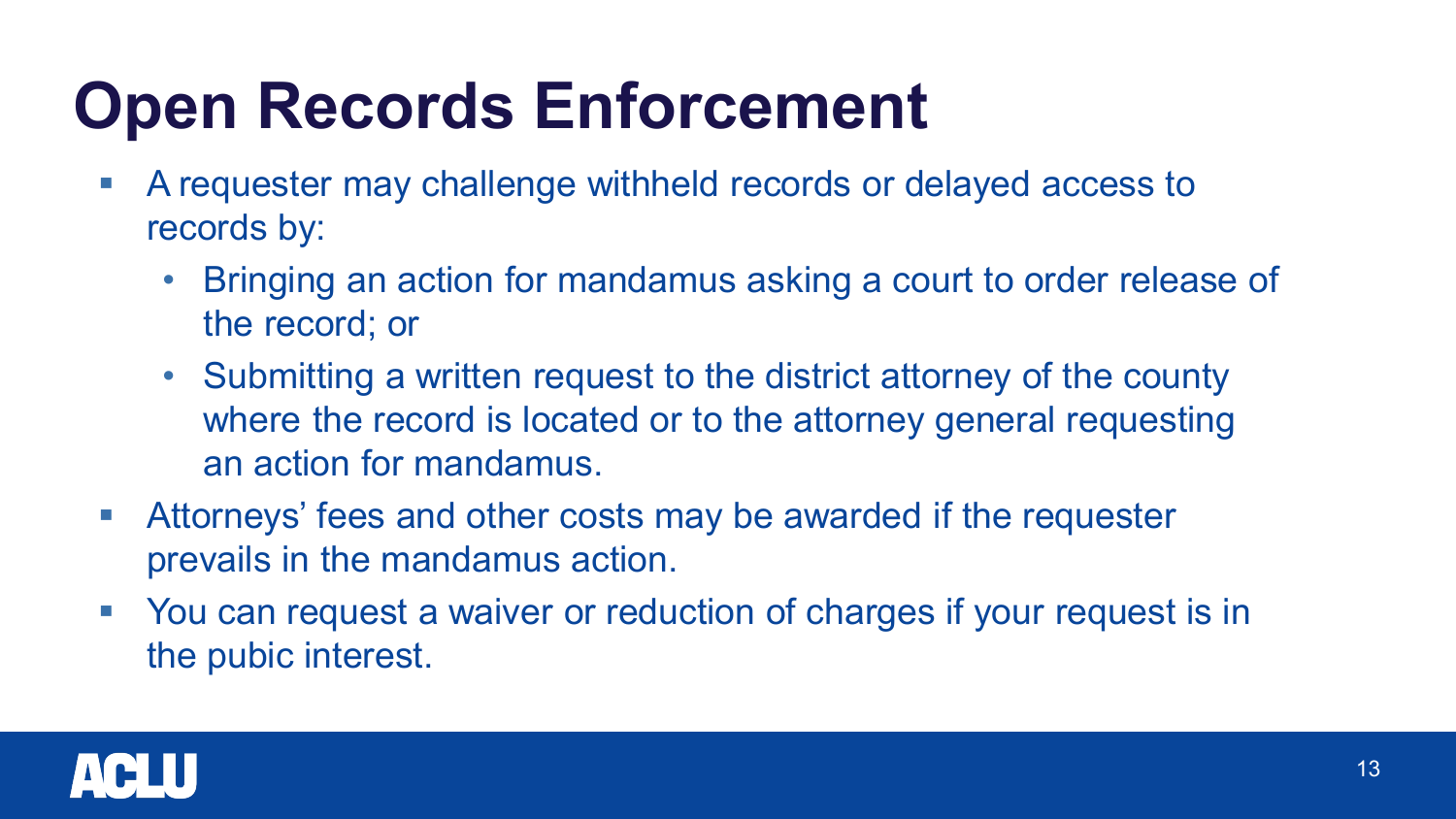**Lessons Learned from the Kenosha Investigation**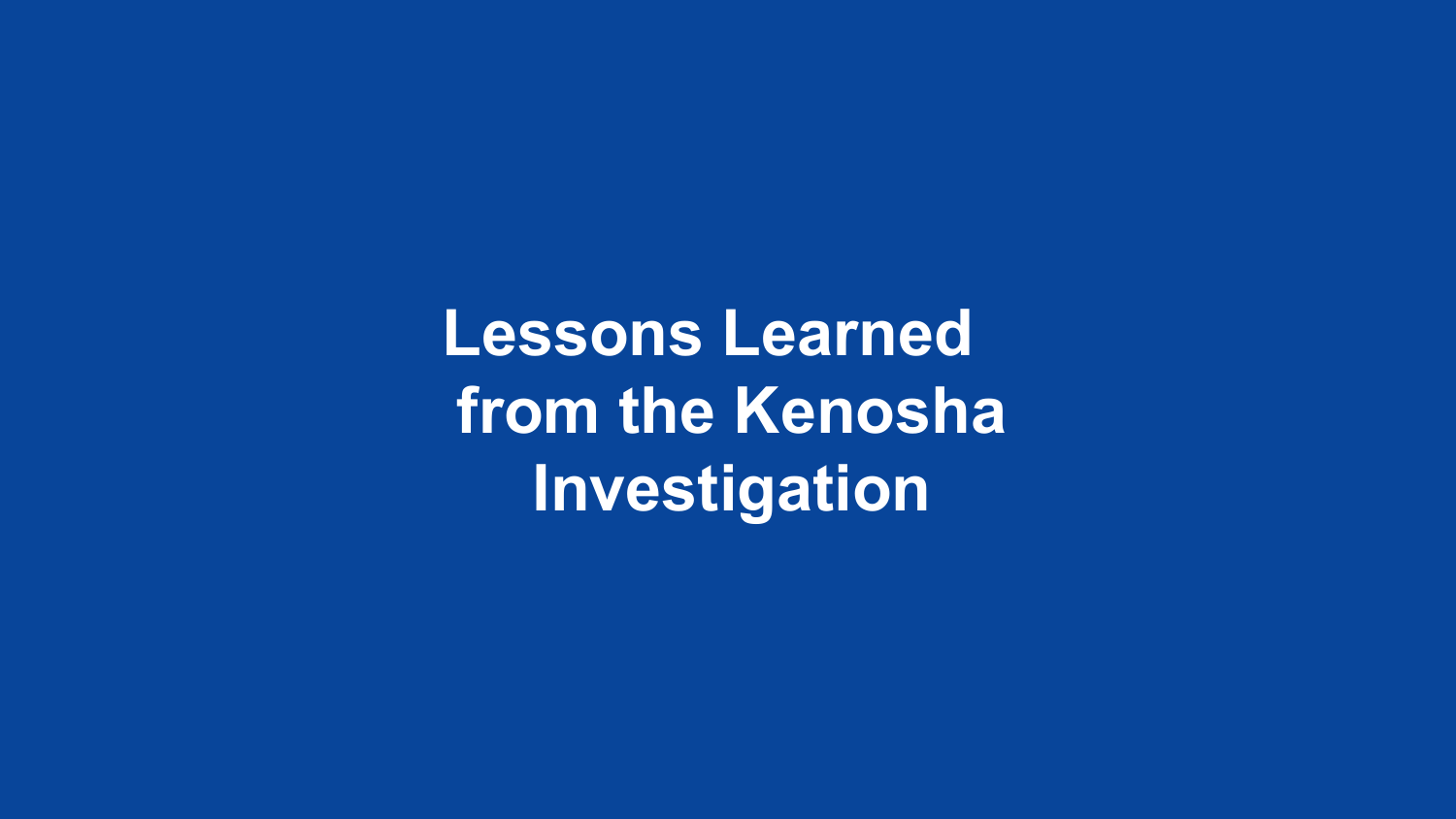# **When Making Requests**

- Be as specific as possible. Include:
	- Case, citation, or incident number, if known;
	- Dates, locations, and officer names or ranks, if known; and
	- Name of the document where the information could likely be found. We have included sample forms that might be helpful.
- Submit multiple rounds of requests if necessary. You may have to request a list of the officers present, then list the names of all officers above a certain rank specifically in your request.

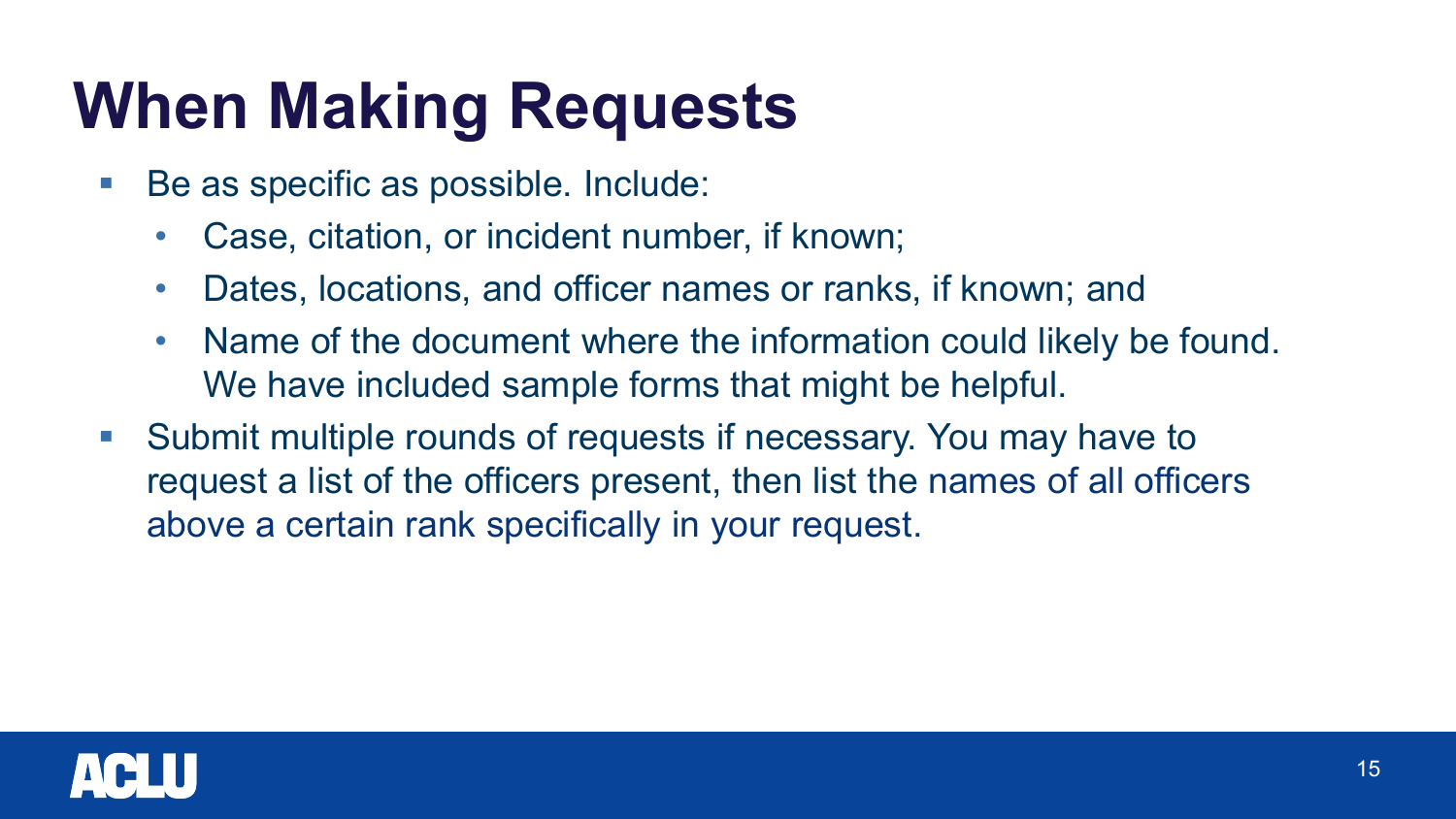# **Public Information Officers**

- Arrange a time to meet with the public information officer (PIO) to discuss what types of records are collected and when they are created.
	- Explain that you want to reduce the administrative burden by narrowing the scope of responsive documents.
	- Discuss the circumstances under which officers create records.
	- Ask what type of searches can be run.
		- The department may say it cannot run keyword searches in police records.
	- Send an email or letter summarizing what was discussed with the PIO, including any information that does not exist.

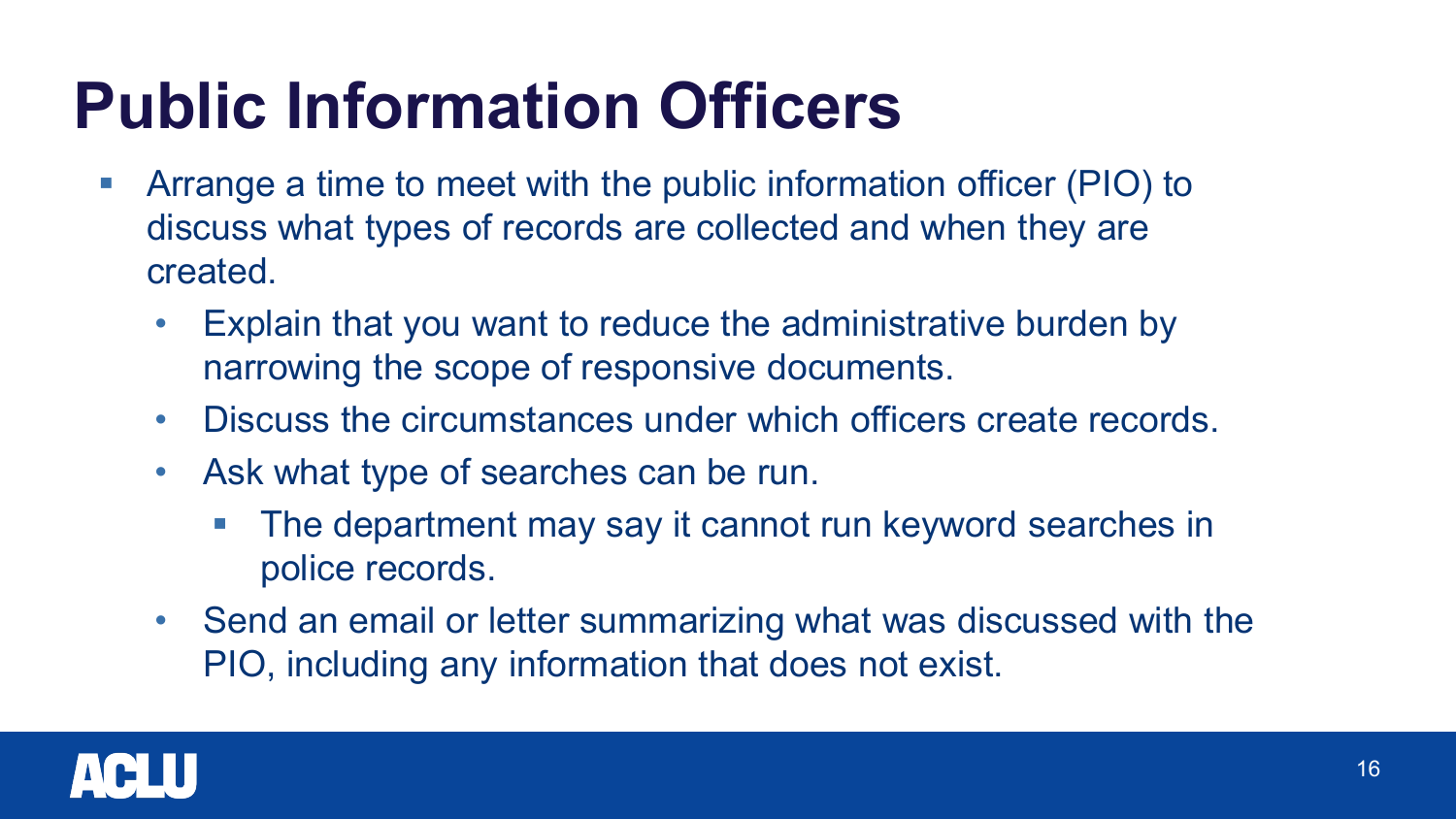#### **Process/Timeline**

- **Email searches are most likely to incur costs.**
- **Follow up! Follow up! Follow up!** 
	- The WI Department of Justice said most responses should be sent in 10 days but it can take many months to finalize public records requests.
	- You may need to meet with PIOs multiple times to discuss the scope of your requests and send letters regarding the outstanding requests.
	- You may need to submit a writ of mandamus asking the court to order unresponsive police departments to respond to your public records request.

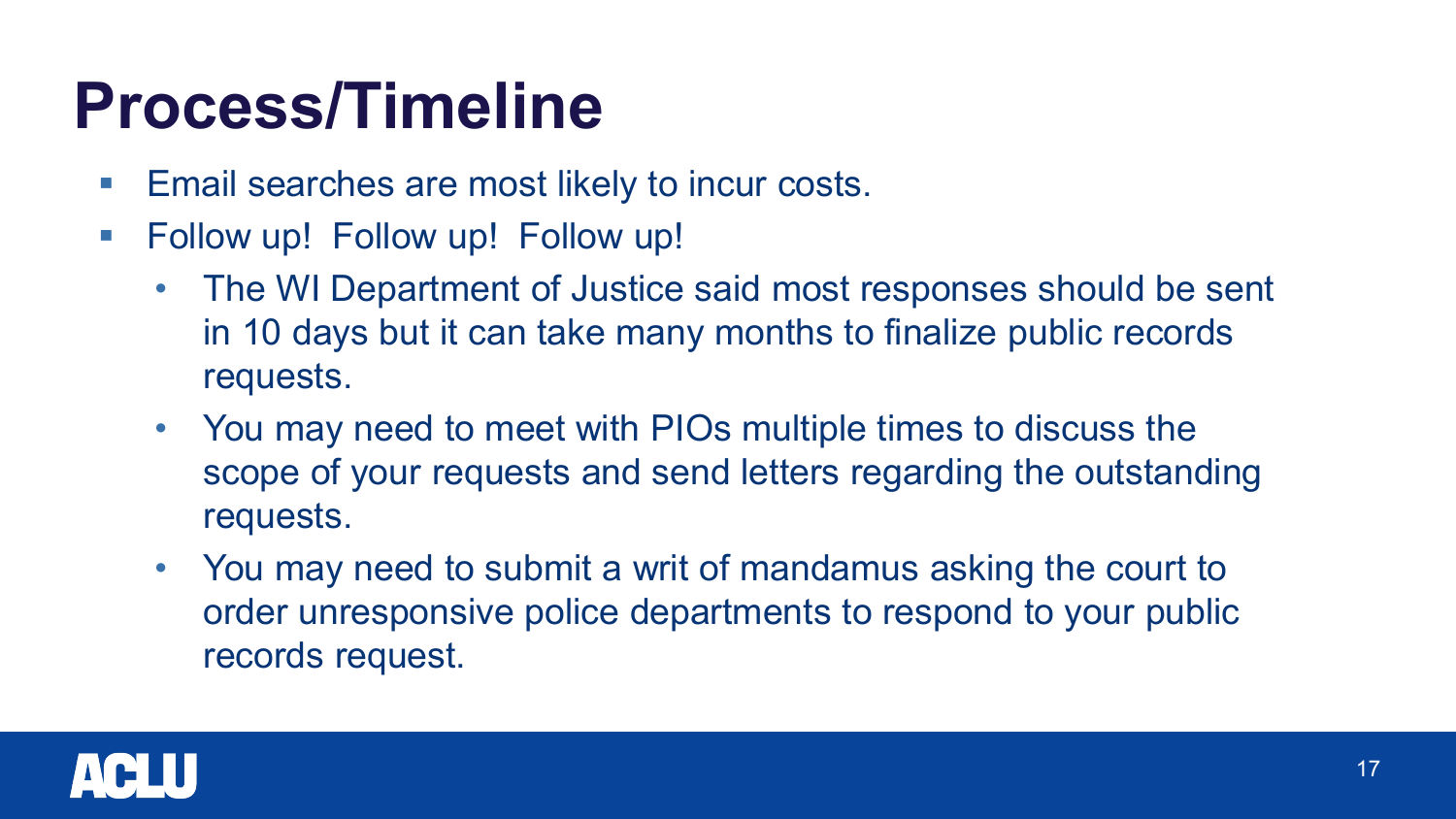#### **Process**

**This process may feel like searching for a needle in a haystack.** 



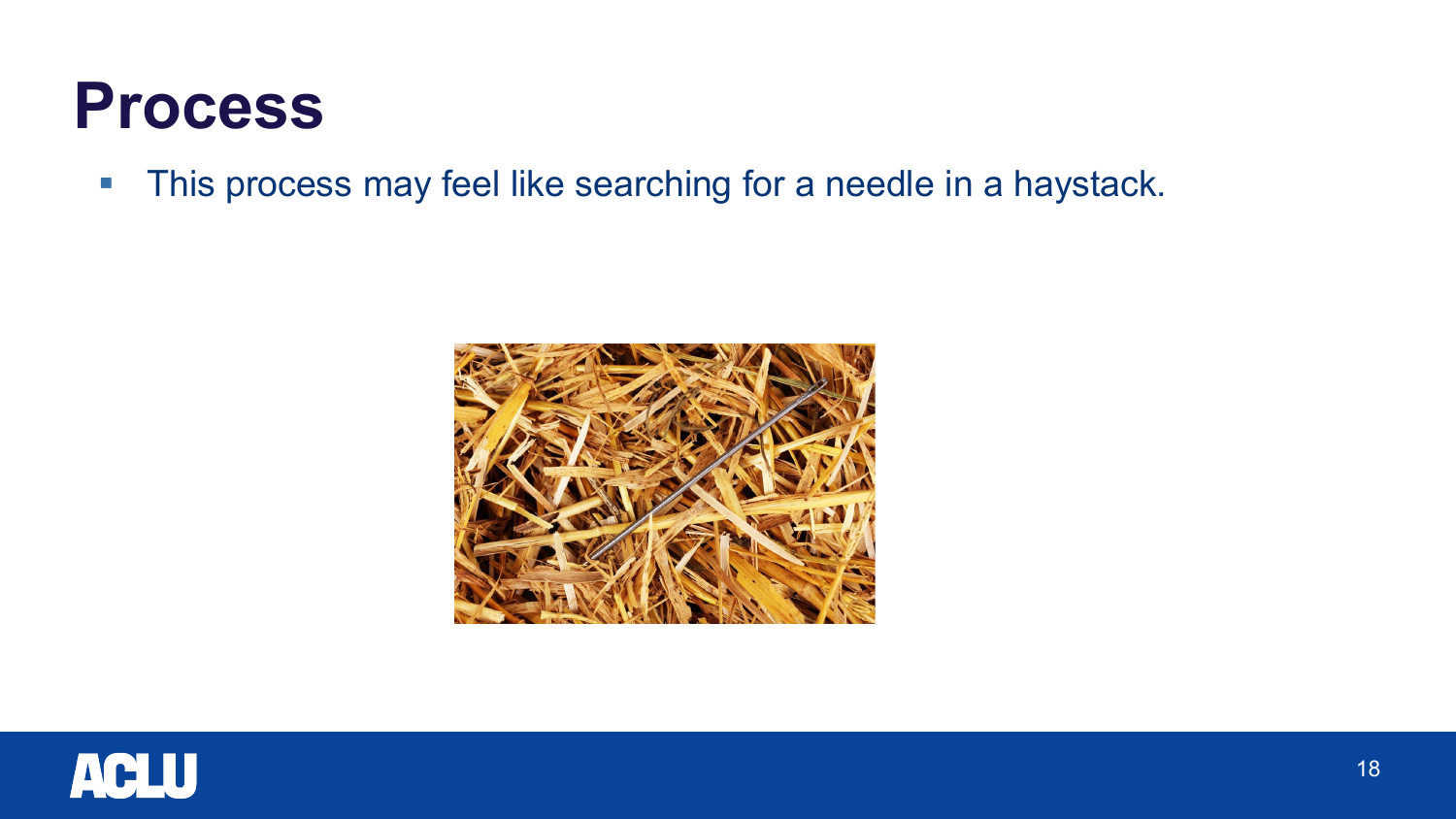#### **Sample Requests**

- Documents, notes, memoranda, questionnaires, or summaries of interviews or surveillance created or conducted by [law enforcement agency] on [date] regarding [topic].
- Documents, reports, summaries, screenshots, narrative descriptions, and downloaded or preserved information or videos in your possession from social media accounts or livestreams monitored by [law enforcement agency] on [date] regarding [topic].

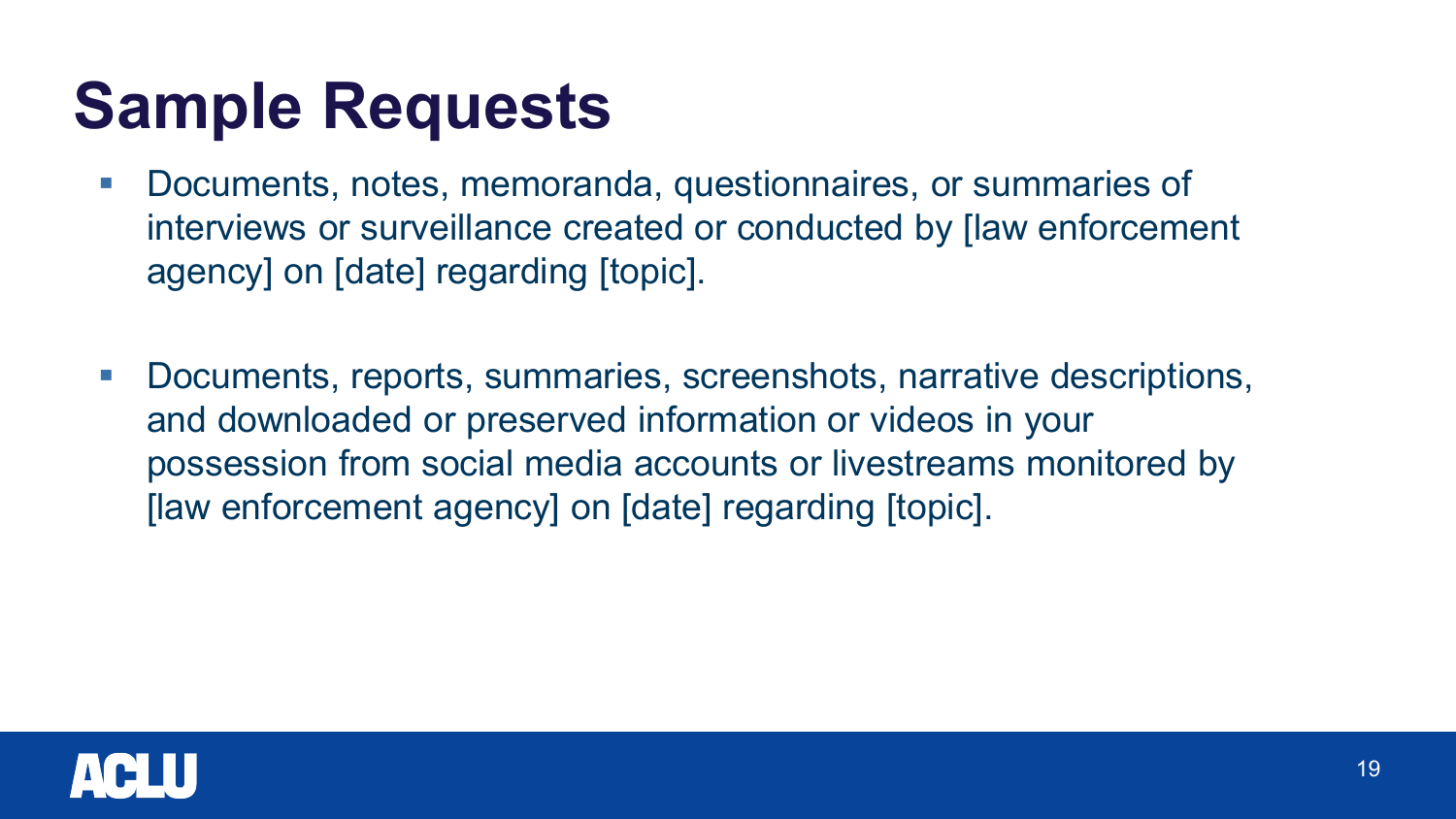### **Sample Requests**

- Video footage and photographs in the possession, custody, or control of [law enforcement agencies] depicting [topics] in any of the following locations from [time and date] to [time and date] in [location].
- Disciplinary records reflecting action taken against [officer] for misconduct related to [topics and/or date-, including but not limited to, records related to reprimands, command discipline, penalty days, dismissal suspension, suspension (with or without pay), circumscription of responsibilities (i.e. desk duty) or termination due to [action].

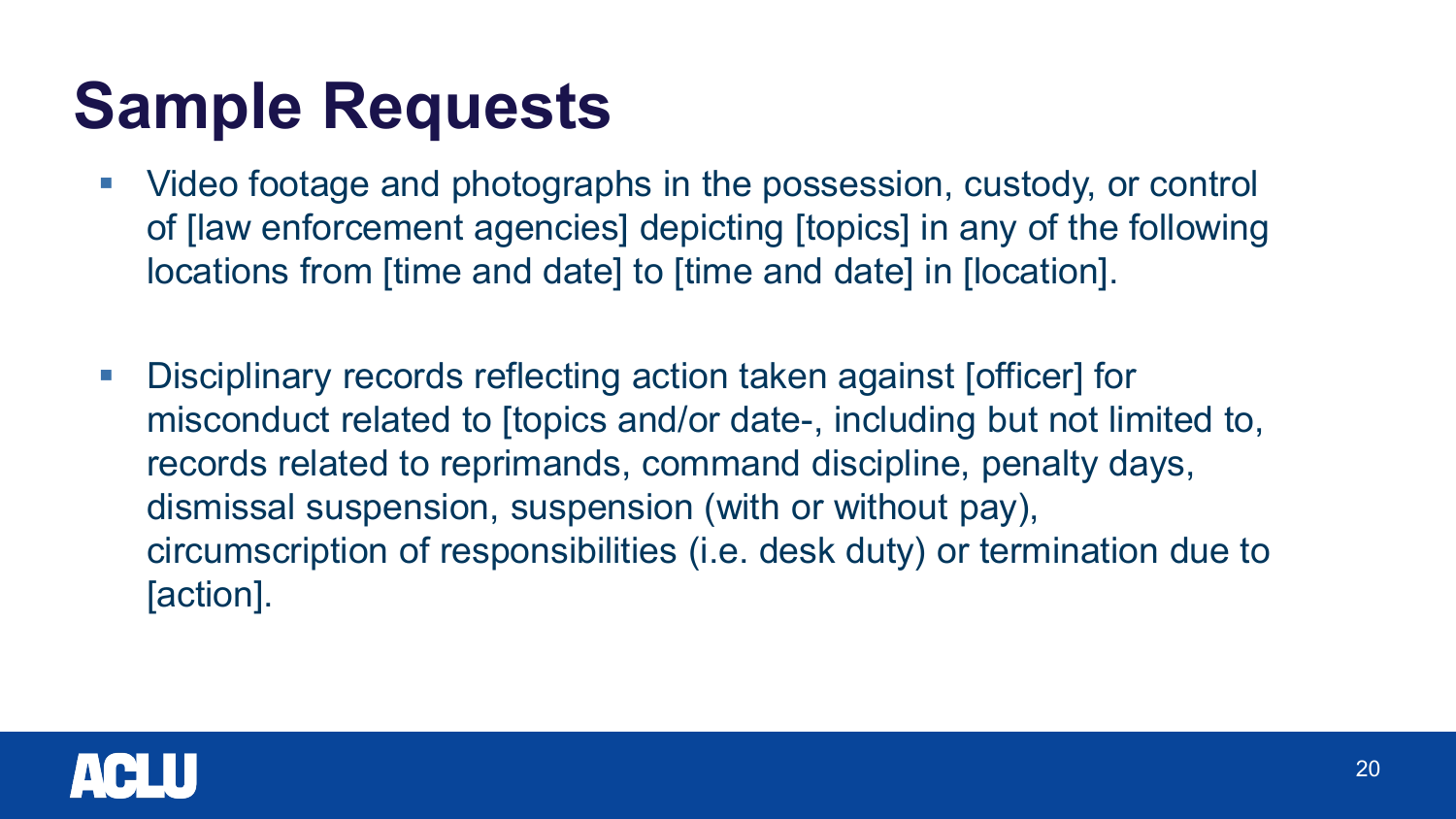### **Sample Requests**

- 911 call logs, recordings, and transcripts that occurred between [time on date] and [time on date].
- Radio runs and (if in existence) transcripts of radio runs from [time on date] to [time on date].
- Emails, SMS and similar messages (including but not limited to iMessage, WhatsApp, Signal, and other messaging apps), chats, and other electronically-stored messages sent or received between [law enforcement agency] officers and/or squad cars between [date] and [date] regarding [topic].

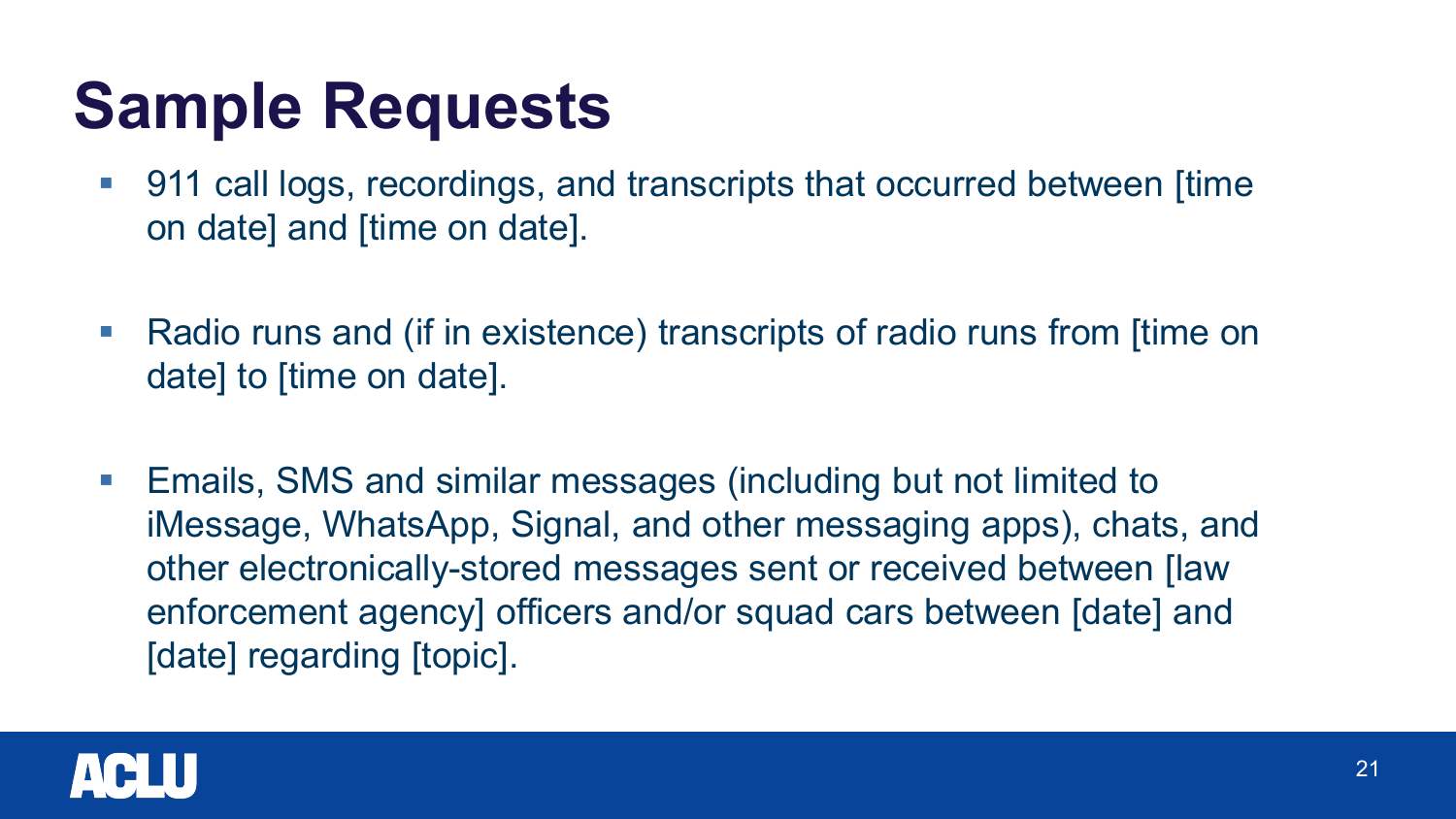# **Sample Terminology**

 As used herein, the term "records" includes all records or communications preserved in electronic or written form, including but not limited to audio recordings, correspondence, documents, data, files, guidance, guidelines, evaluations, instructions, analyses, memoranda, agreements, notes, orders, policies, procedures, protocols, reports, rules, text messages, and video recordings.

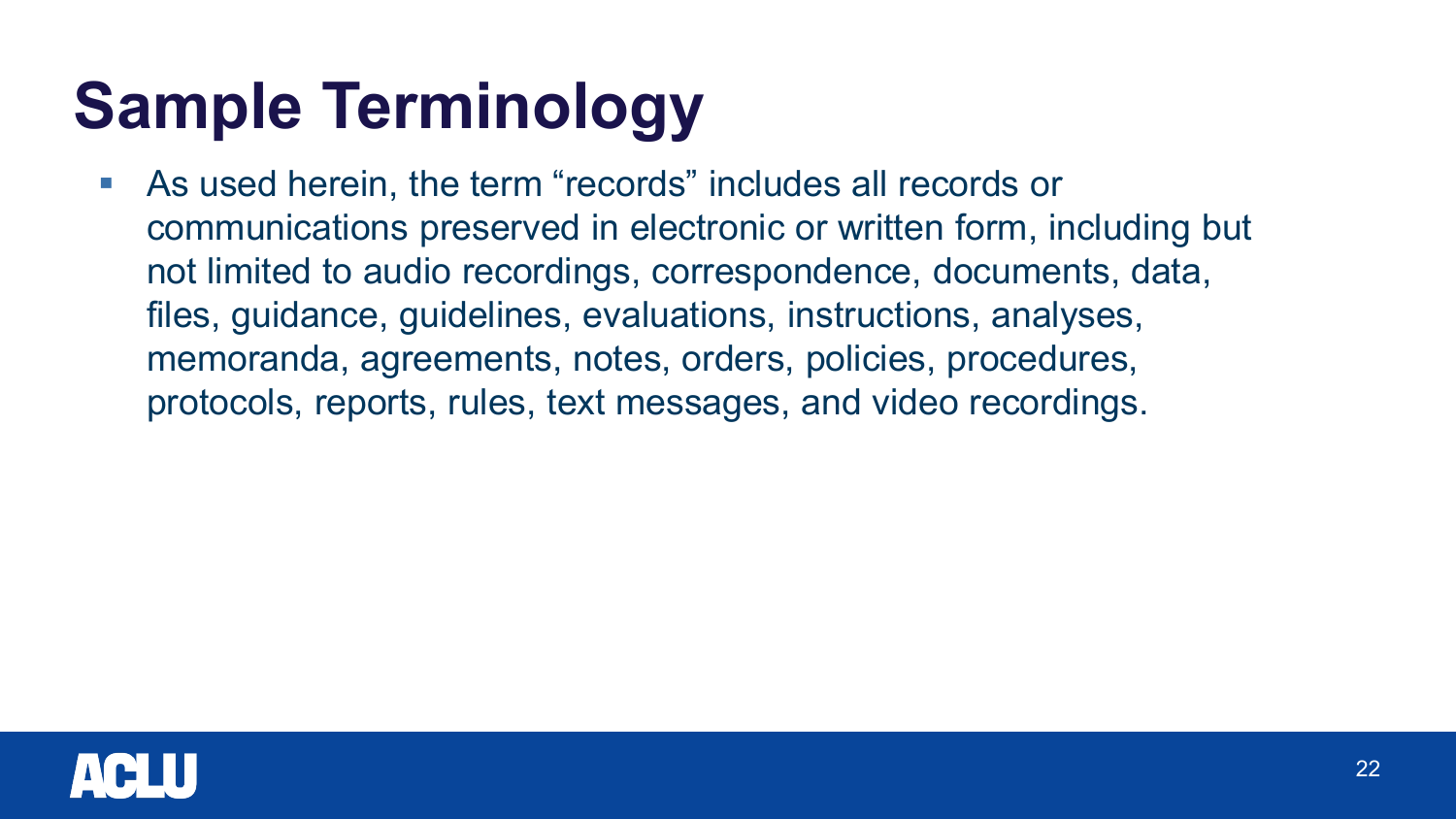# **Sample Terminology**

 These records relate to an incident for which broad public disclosure is in the public interest—[describe incident]. My intention is to use these records to ultimately to share these records with the public at large; such public disclosure and analysis is in the public interest. Therefore, pursuant to Wis. Stats. § 19.35(3)(e), I request that you waive or reduce charges for production of these records. If you decline to waive such fees and the request will cost more than [price limit], please advise me before proceeding.